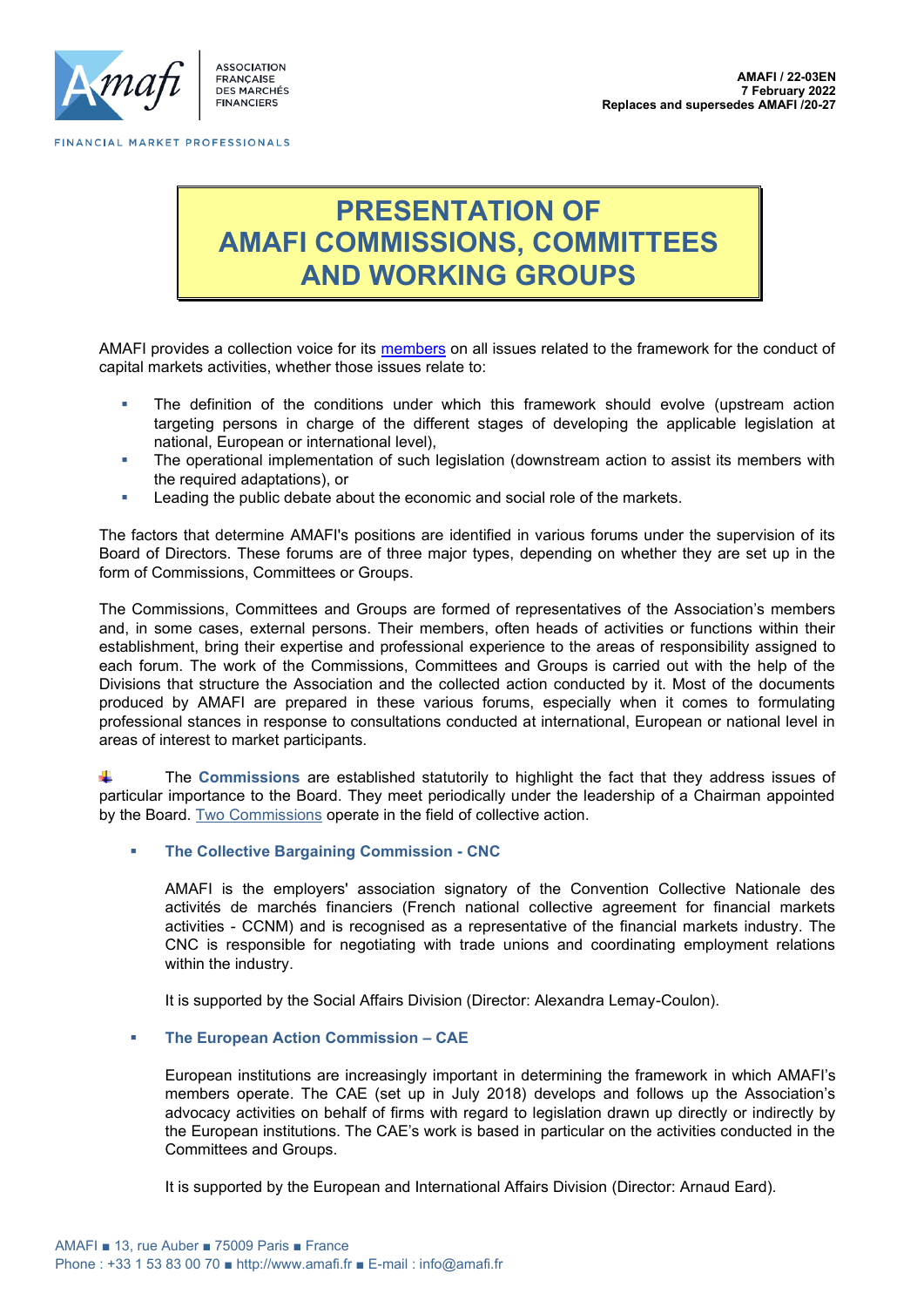

**Committees** carry out their activities in areas of major interest for the Association. Each Committee is a forum for reflection and discussion on the issues that fall within its field of responsibility, whether they are addressed upstream or downstream. Upstream, the aim is to raise members' concerns when the practice framework is being developed, and in particular – but not only – during the consultation processes held by international or European institutions, public authorities or regulators. Downstream, the aim is to help members implement their practice framework by providing them with model contracts, professional guides, FAQ documents, analyses and presentation materials, etc.

The Committees may form specific Groups to which are delegated responsibility for particular subjects (*see below*), either on a permanent or ad hoc basis.

The Committees meet under the leadership of a Chairman, who is a representative of a member. The Chairman's appointment is approved by the Board. Other than in pressing cases, the Committees meet periodically (generally around ten times a year) according to a schedule set in advance. There are nine Committees.

## **Compliance Committee**

Area of responsibility: All compliance issues that members may face.

It is supported by the Compliance Division (Director: Catherine Balençon)

## **Private Banking Compliance Committee**

Area of responsibility: All compliance issues relating to Private Banking activities such as client protection – for both professional and retail clients – and issues relating to the distribution of financial instruments.

It is supported by the Compliance Division (Director: Catherine Balençon)

### **Tax Committee**

Area of responsibility: All current tax issues affecting the capital markets industry.

It is supported by the Tax Division (Advisor: Eric Vacher).

#### **Legal Affairs Committee**

Area of responsibility: All legal issues that members may face.

It is supported by the Legal Affairs Division (Director: Thiebald Cremers).

#### **Financial Operations Committee**

Area of responsibility: All issues that members may face as professionals working alongside issuers to complete primary equity market transactions of all kinds: capital increases, IPOs, convertible bond issues of various types and other issuer financing products, etc.

It is supported by the Legal Affairs Division (Director: Thiebald Cremers).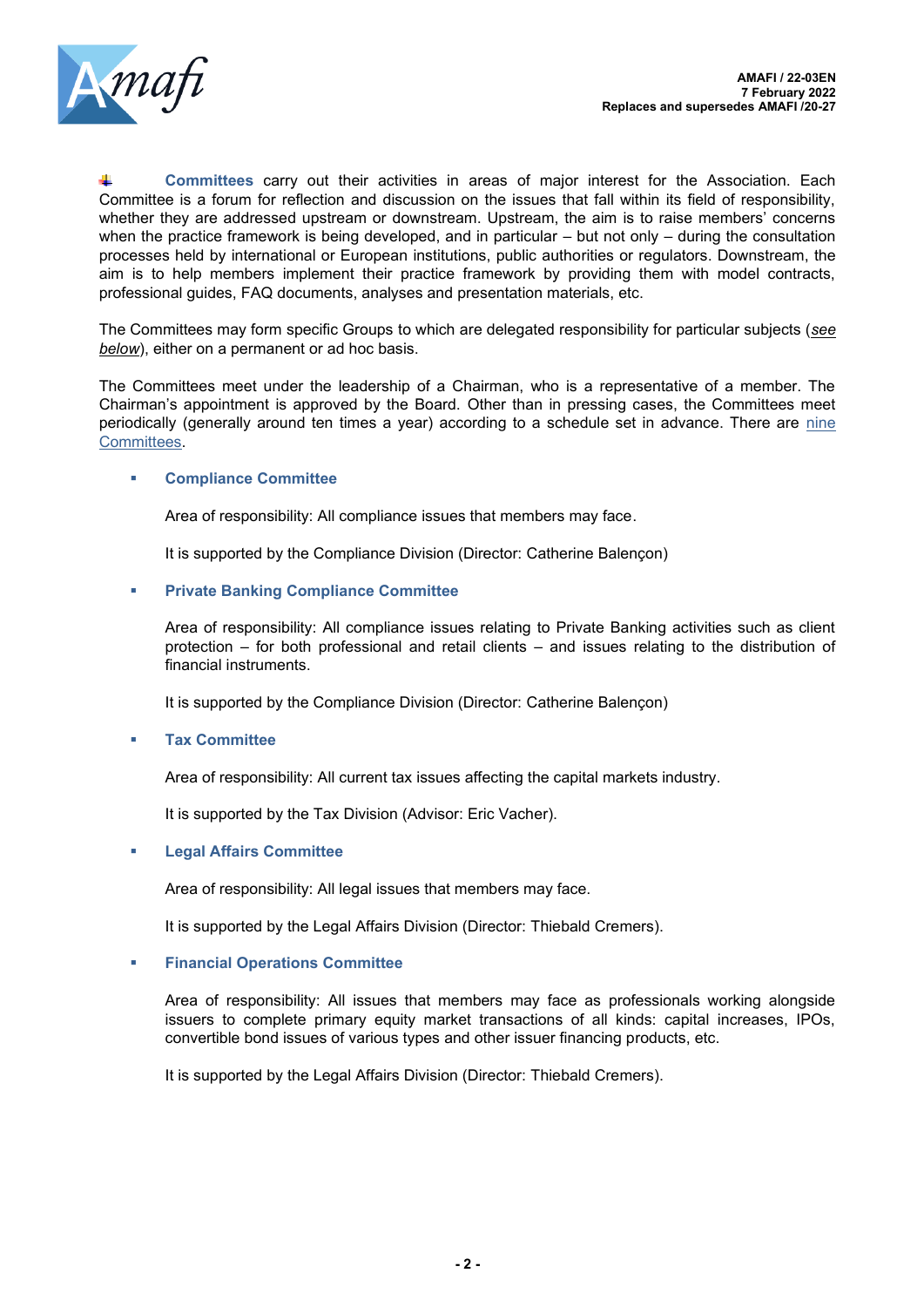

## ▪ **Commodities Committee - CMP**

Area of responsibility: All issues that members may face as traders, trading venues or clearing houses of commodity derivatives, whether agricultural commodity, metal, or energy (oil, gas, electricity) derivatives.

It is supported by the Market Activities Division (Director: Emmanuel de Fournoux).

## **Small and Mid-Caps Committee**

Area of responsibility: All issues relating to maintaining and strengthening a favourable ecosystem in France for market financing of small and medium-sized companies.

It is supported by the Market Activities Division (Director: Emmanuel de Fournoux)

▪ **Post-Market Committee (created jointly with the Association des Professionnels des Titres (French Association of Securities Professionals - AFTI)**

Area of responsibility: The Committee handles technical and regulatory issues relating to clearing and settlement activities and reporting to regulators.

It is supported by the Market Activities Division (Director: Emmanuel de Fournoux).

## ▪ **Market Structure Committee - CSM**

Area of responsibility: All issues relating to the organisation and structure of the markets (equities, bonds and derivatives) that have been radically reshaped by the new MiFID 2 framework.

It is supported by the Market Activities Division (Director: Emmanuel de Fournoux).

The **Groups** are set up by the Committees. They are established on a permanent basis when the extent and frequency of an issue requires bringing together people with specific expertise to address it over time. Ad hoc committees are set up to complete a specific project, and Groups shared by several Committees may also be formed on this basis.

There are too many Groups to mention them all. However, a few of the permanent Groups are illustrative:

- The **Liquidity Contract** and **GDPR Groups** are supported by the Legal Affairs Division.
- **The Market Abuse, MiFID2 Product Governance, MiFID2 Costs and Charges, PRIIPs, compliance monitoring and AML/CTF Groups** are supported by the Compliance Division.
- **EXECT** The Sustainable Finance Group is supported by the Market Activities Division.

The composition of the Commissions and Committees along with a detailed list of Groups are available in the member area at [www.amafi.fr.](http://www.amafi.fr/)